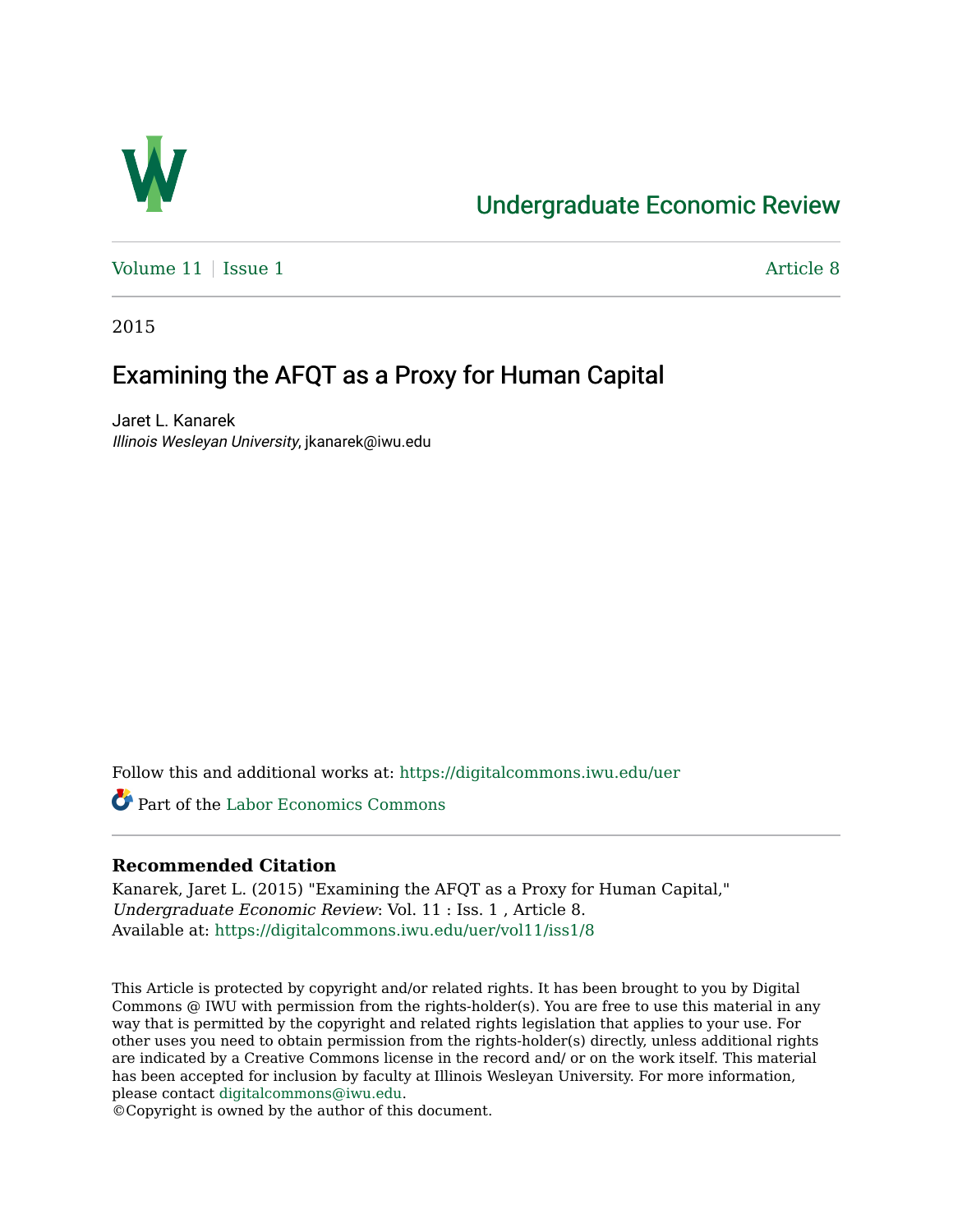## Examining the AFQT as a Proxy for Human Capital

### Abstract

I examine whether the Armed Forces Qualifications Test (AFQT) is a suitable proxy for human capital skills by testing the hypothesis that those factors most germane to human capital skills acquisition will most affect AFQT score. Using data from the National Longitudinal Survey of the Youth and OLS regression analysis, I find that strict and loose human capital factors are robust determinants of AFQT score, and thus the AFQT is a suitable proxy for human capital skills. However, its use as such requires specification that the AFQT is not a catchall for human capital factors, as it is significantly related to only some human capital factors considered in this study.

#### Keywords

AFQT, labor economics, human capital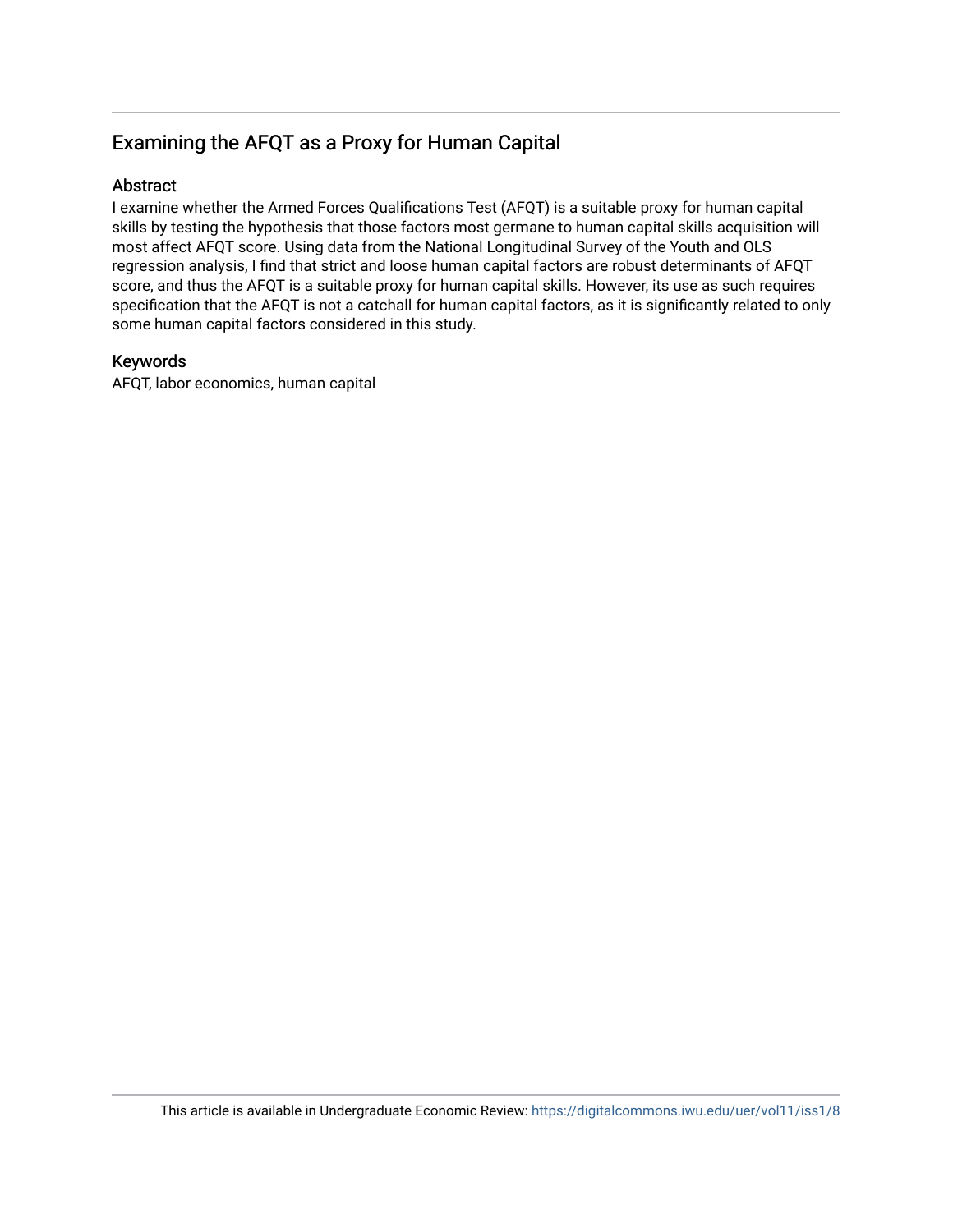## **I. Introduction**

The Armed Services Vocational Aptitude Battery (ASVAB) is an aptitude test traditionally administered by the U.S. Military to determine basic enlistment eligibility. It is comprised of 10 sections each designed to test a specific aspect of aptitude. The Armed Forces Qualifications Test (AFQT) is the composite score of four of its sections: word knowledge, paragraph comprehension, arithmetic reasoning, and numerical operations. The introduction of the National Longitudinal Survey of the Youth 1979 Cohort (NLSY) made AFQT data widely available and has thus dramatically increased its use (Blackburn, 2004). Resultantly, there has been much debate regarding what the AFQT is a suitable proxy for. The purpose of my research is to address exactly that question. The impetus for my research is straightforward: a coherent account of what the AFQT measures and can be a proxy for is a *prerequisite* to understanding past and future research utilizing the AFQT.

## **II. Literature Review**

The human capital theory interpretation is the prevailing account of what the AFQT is a measure for, and how it can be used as a proxy. Blackburn (2004) aptly notes that the AFQT is generally assumed to measure human capital skills in the AFQT literature and, as a result, is often used as a proxy for human capital skills. According to this interpretation, AFQT scores are determined by human capital investment and factors affecting said investment, e.g. education, access to physical resources, family background, psychological support, personal choices and social circumstances. Influential research in accord with this interpretation by Neal & Johnson (1996) posits that the AFQT is a racially unbiased test of pre-labor market human capital skills. Regarding the black-white wage gap for teens, Neal & Johnson (1996) find that those skills measured by the AFQT are determined by educational attainment and family circumstances, and primarily that the black-white wage gap is almost fully explained by the differences in AFQT scores. The human capital interpretation of AFQT has gained wide acceptance, particularly amongst those emphasizing the importance of socioeconomic background factors and education. Caspi, Moffitt, Silva, and Wright, (1998), Currie (2009), Currie & Thomas (1999), Cordero-Guzman (2001), and Israel & Seeborg (1998) argue that socioeconomic background factors are central to interpreting AFQT. Similarly, Cascio & Lewis (2006), Goldberger & Manski (1995), Griliches & Mason (1972), Cordero-Guzman (2001), Hansen, Heckman, & Mullen (2003), Hause (1972), and Munday (2001) demonstrate how AFQT can be understood as a function of educational attainment.

There are also specific issues with using the AFQT as a proxy. Bollinger (2003) argues that the inclusion of the AFQT in linear regression equations biases the estimated coefficients of other independent variables, thus making its use as a proxy a cause for concern. However, the applicability of this concern to the research at hand is limited. What the AFQT can suitably be used as a proxy for is dependent on what the AFQT measures and, therefore, the elucidation of what the AFQT measures will enable future researchers to develop an account of the AFQT such that biases in regression models can be reduced.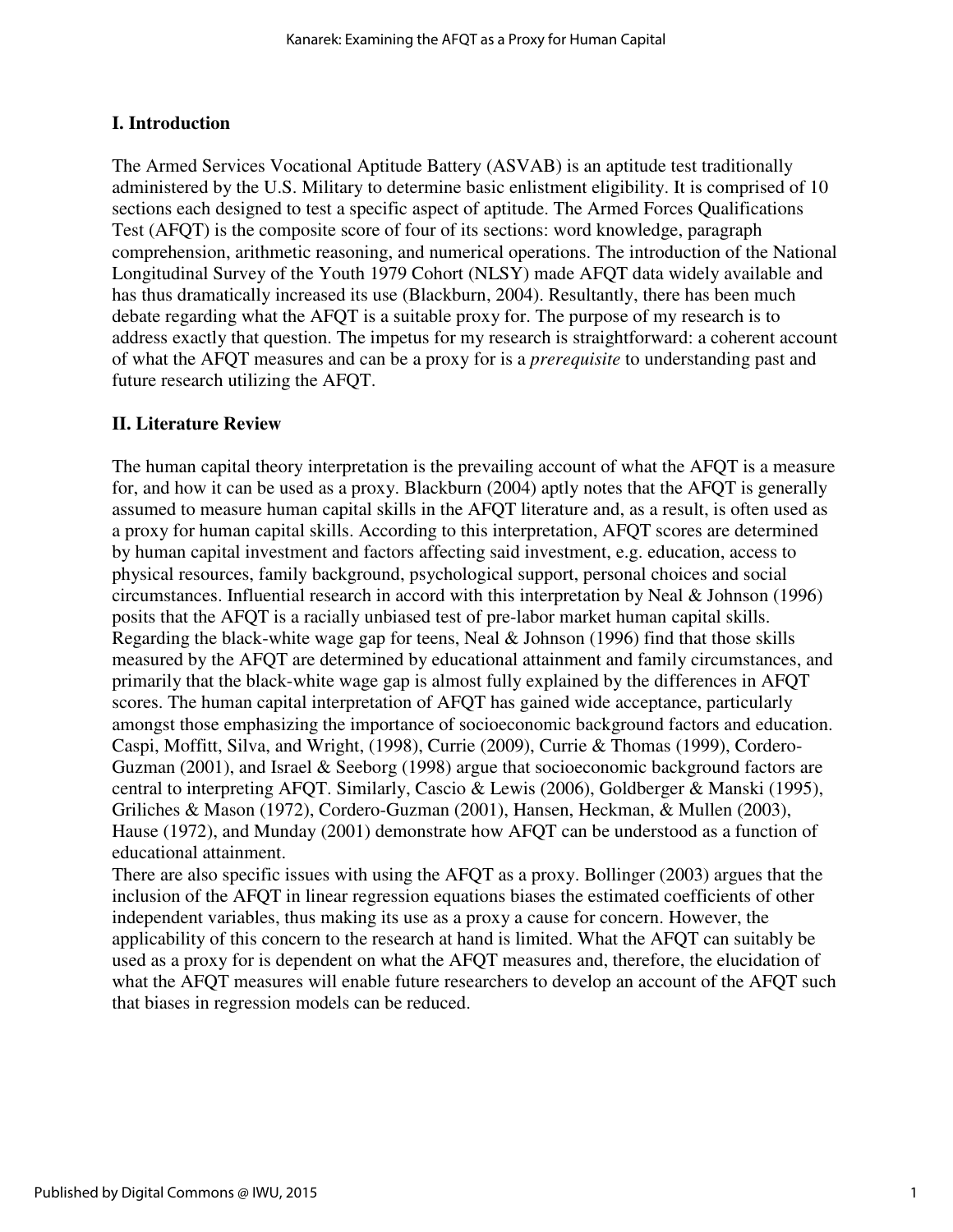## **III. Theory & Hypothesis**

Human capital theory is uniquely suited for the study of the AFQT. The theory states that investments in certain skills and knowledge should increase individuals' income generating ability (Rosen, 2008). The reasoning behind the theory is that investments in activities, such as formal education, improve individuals' knowledge, ability to learn and utilize skills, and ultimately be productive, thus increasing their income. As a corollary, the theory applied to the AFQT provides a critical framework for explaining AFQT scores in relation to specific human capital investments. In fact, the four sections comprising the AFQT—word knowledge, paragraph comprehension, arithmetic reasoning, and numerical operations—are factors to which the theory is uniquely attuned. Investments that expand individuals' capacity to comprehend increasing amounts of information, for example, should increase performance on the word knowledge and paragraph comprehension components of the AFQT, and resultantly increase total AFQT scores. Moreover, the human capital interpretation of the AFQT is well founded in the literature (Blackburn, 2004). The utilization of the theory, then, allows a greater degree of comparison between the results of existing research and those of this paper.

Finally, human capital theory offers robust explanations for various factors, whether social or personal, that can be said to either directly or indirectly increase human capital skills, and these explanations serve as a basis for determining the factors deserving of inclusion in the empirical model. Using the theory, social and personal factors can be explained in terms of their effect on human capital skills and knowledge acquisition that would contribute to AFQT scores. For example, the theory offers a robust explanation for how educational attainment is positively related to the development of skills and knowledge likely to generate a higher AFQT score. Conversely, other factors may find little support under the theory, and as such, can be excluded from inclusion in the empirical model. Human capital theory should clearly suggest some factors that most contribute to the AFQT score. Thus, it leads to the hypothesis that: those factors whether personal or social—germane to human capital skills acquisition will most determine AFQT scores.

## **IV. Data**

The National Longitudinal Survey of the Youth (NLSY) 1979 cohort is a natural fit for this study. The NSLY is a panel dataset, which periodically surveyed a cohort of 12,686 individuals between the ages 14 to 22 from 1979 until 2010 (Bureau of Labor Statistics, 2012). The data used in this paper is mainly from 1980, and the rest of the data is from 1979 and relates to race, sex, and other factors that are unchanging over time. These two years are from early in the survey and, consequently, my sample size remains fairly large at 6,766 individuals. Additionally, the richness of the dataset, i.e. its inclusion of myriad variables germane to analyzing AFQT and its determinants, makes it uniquely appropriate for this research. There are, in fact, many unique personal and social factors made measurable by the variables included the dataset that otherwise would not be available in conjunction with this area of economics research.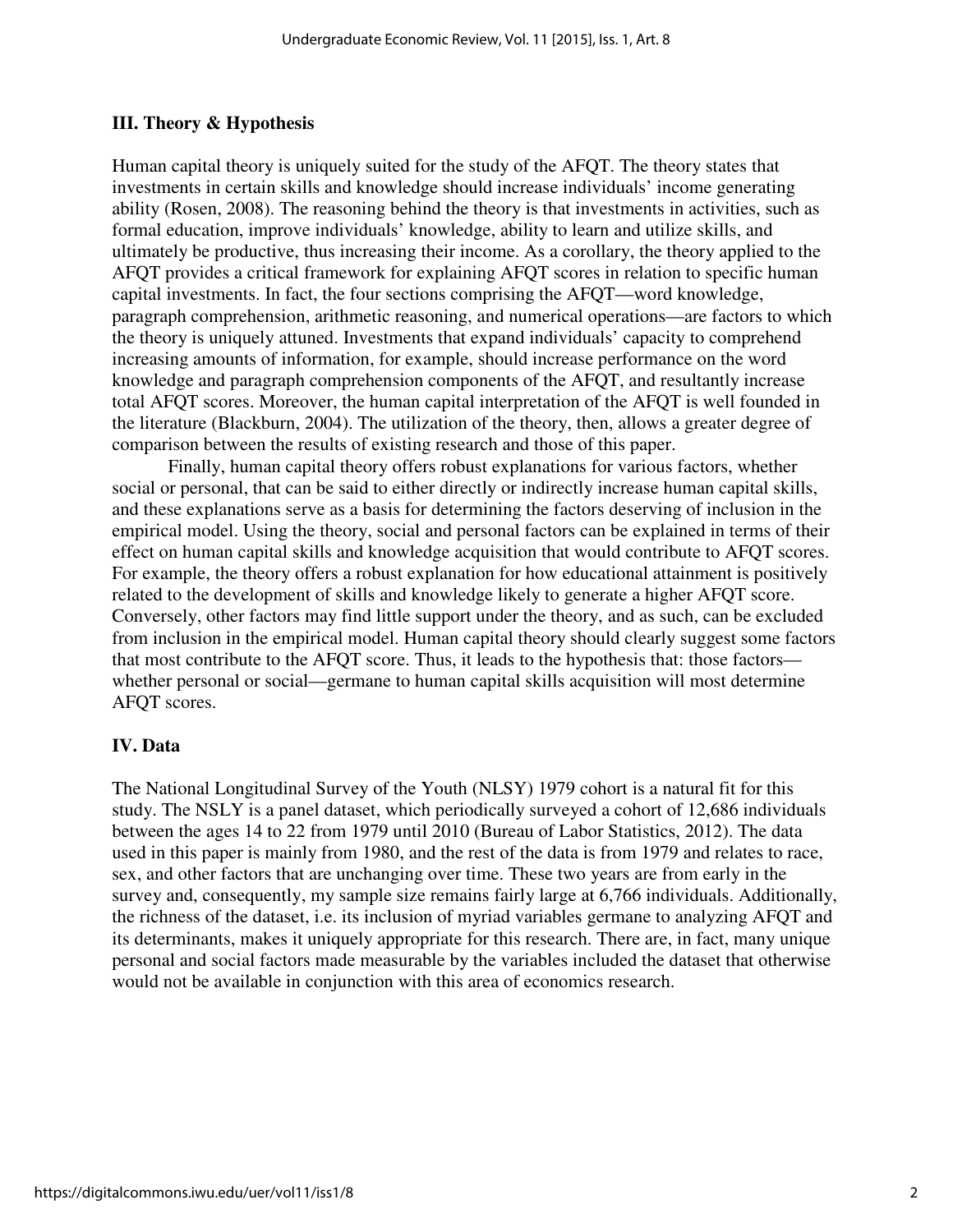## **V. Empirical Model**

## **A. Overview**

Using OLS regression analysis, this paper elucidates those factors that most determine AFQT scores. The regression equation includes two types of factors: strict and loose human capital factors. Strict human capital factors are well founded in the literature and are central to human capital explanations of the AFQT, e.g. educational attainment. Loose human capital factors are often included in the literature as pertinent to understanding the AFQT and can be reasonably explained by human capital theory. Additional explanation for these variables is in the next section. Table 1 is a summary table of all the variables used along with a brief description and their expected sign in the model.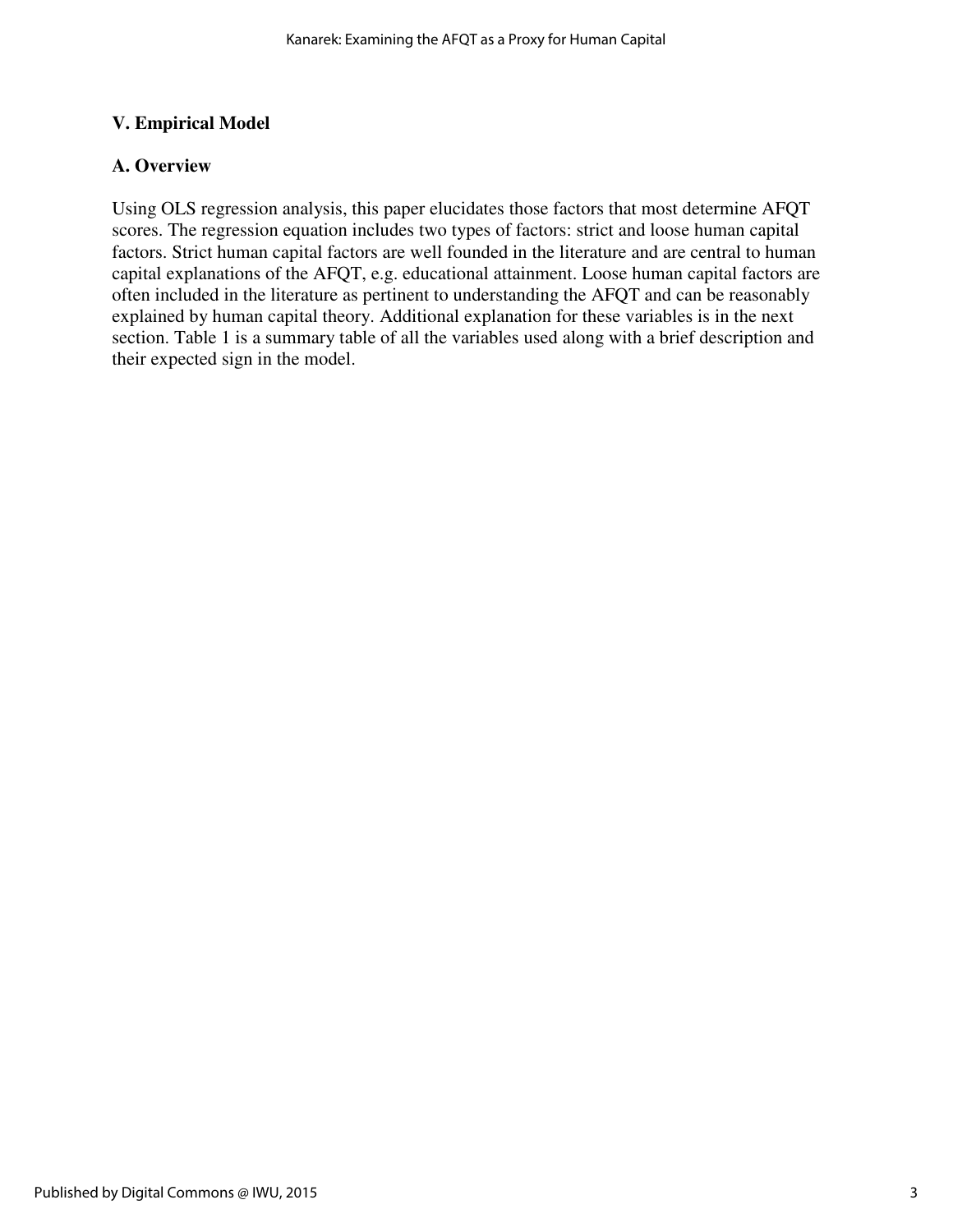| Variable                            | Description                   | <b>Expected Sign</b> |  |
|-------------------------------------|-------------------------------|----------------------|--|
| <b>AFQT</b>                         | Dependent                     | N/A                  |  |
|                                     | variable; AFQT                |                      |  |
|                                     | composite score               |                      |  |
|                                     | as a percentile<br>rank;      |                      |  |
|                                     | continuous.                   |                      |  |
|                                     |                               |                      |  |
| <b>Strict Human Capital Factors</b> |                               |                      |  |
| <b>YEARSEDUC</b>                    | Years of formal               | Positive             |  |
|                                     | schooling at                  |                      |  |
|                                     | time of taking                |                      |  |
|                                     | AFQT;                         |                      |  |
|                                     | continuous:                   |                      |  |
|                                     | each additional               |                      |  |
|                                     | unit equates to               |                      |  |
|                                     | an additional                 |                      |  |
|                                     | year of                       |                      |  |
|                                     | schooling.                    |                      |  |
| <b>FATHEREDUC</b>                   | Highest grade                 | Positive             |  |
|                                     | completed by                  |                      |  |
|                                     | father;                       |                      |  |
|                                     | continuous:                   |                      |  |
|                                     | each additional               |                      |  |
|                                     | unit equates to               |                      |  |
|                                     | an additional                 |                      |  |
|                                     | year of                       |                      |  |
|                                     | schooling.                    |                      |  |
| <b>MOTHEREDUC</b>                   |                               | Positive             |  |
|                                     | Highest grade<br>completed by |                      |  |
|                                     | mother;                       |                      |  |
|                                     | continuous:                   |                      |  |
|                                     | each additional               |                      |  |
|                                     | unit equates to               |                      |  |
|                                     | an additional                 |                      |  |
|                                     | year of                       |                      |  |
|                                     | schooling.                    |                      |  |
|                                     |                               |                      |  |
| <b>FAMINCOME</b>                    | Total net family              | Positive             |  |
|                                     | income;                       |                      |  |
|                                     | continuous:                   |                      |  |
|                                     | each unit                     |                      |  |
|                                     | increase equates              |                      |  |
|                                     | to a 1000-dollar              |                      |  |

Table 1: Summary Table of Variables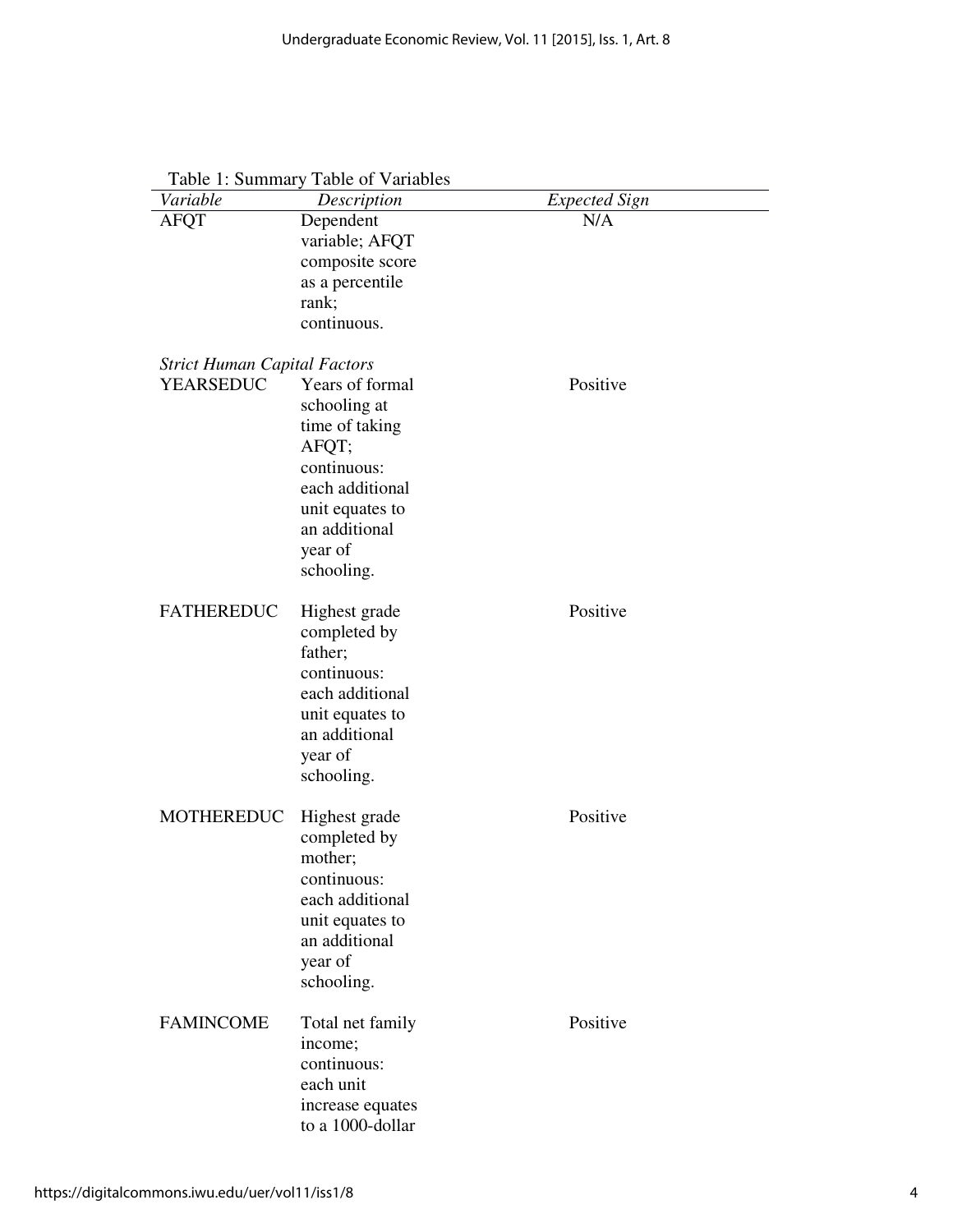|                             | increase in<br>family income.                                                                                                                          |          |
|-----------------------------|--------------------------------------------------------------------------------------------------------------------------------------------------------|----------|
| <b>HOMELANG</b>             | Foreign<br>language<br>spoken in home:<br>$Yes = 1, No =$<br>$\overline{0}$ .                                                                          | Negative |
| <b>NUMSIBS</b>              | Total number of<br>siblings;<br>continuous:<br>each additional<br>unit equates to<br>an additional<br>sibling.                                         | Negative |
| Loose Human Capital Factors |                                                                                                                                                        |          |
| <b>LIBRARY</b>              | Household has<br>library card:<br>$Yes = 1, No = 0$                                                                                                    | Positive |
| <b>NEWSPAPER</b>            | Household has<br>newspapers<br>present in<br>home: $Yes = 1$ ,<br>$No = 0.$                                                                            | Positive |
| <b>MAGAZINES</b>            | Household has<br>newspapers<br>present in<br>home: $Yes = 1$ ,<br>$No = 0.$                                                                            | Positive |
| <b>ROTTER</b>               | <b>Rotter Scale</b><br>Score;<br>continuous:<br>each additional<br>unit equates to a<br>falling locus of<br>control, i.e.<br>feeling of<br>inefficacy. | Negative |
| <b>ROSENBERG</b>            | Self-esteem<br>score;<br>continuous;                                                                                                                   | Positive |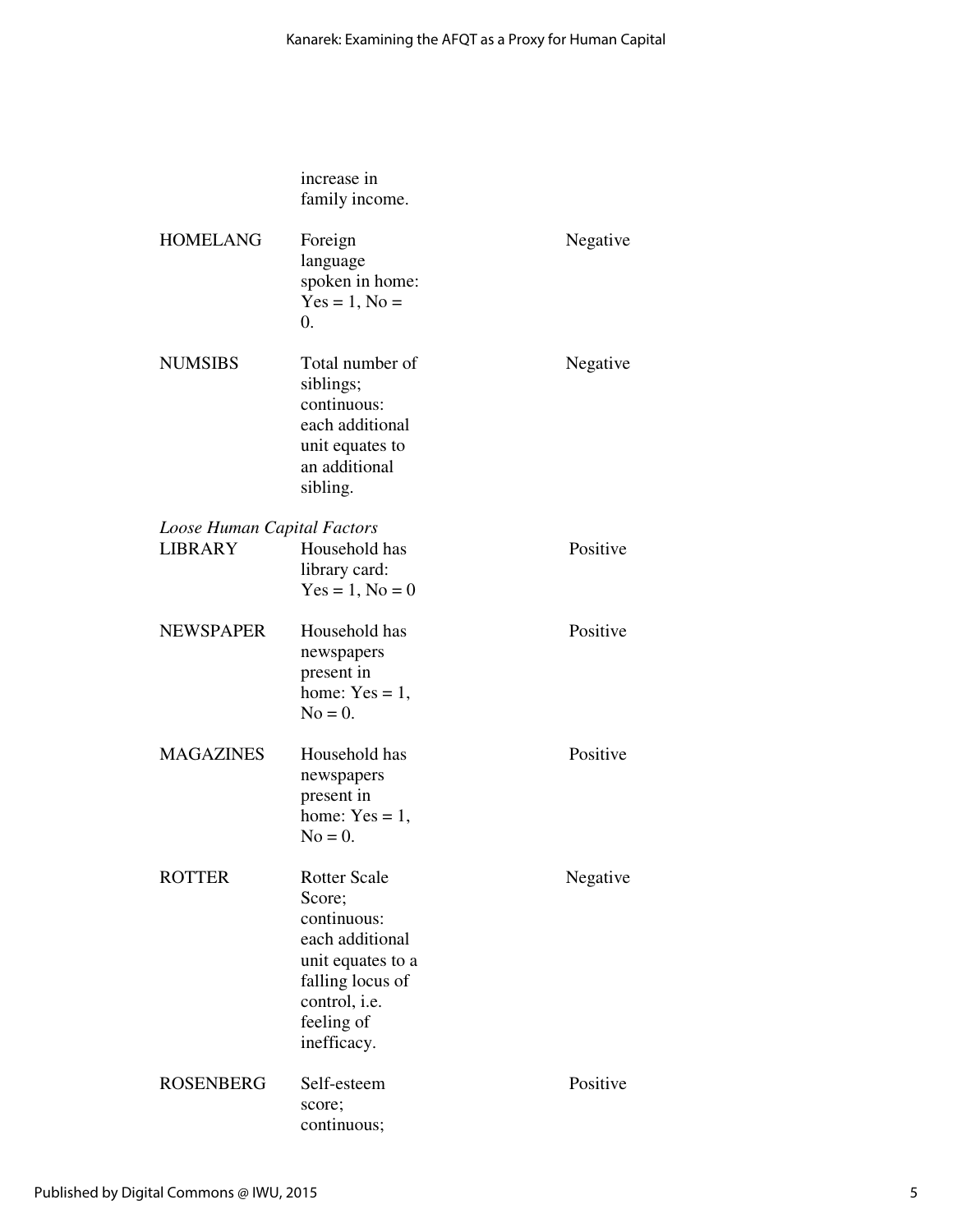|                          | each additional<br>unit equates to a<br>greater self-<br>esteem level.                                                                                                      |          |
|--------------------------|-----------------------------------------------------------------------------------------------------------------------------------------------------------------------------|----------|
| <b>CAREEREXP</b>         | <b>Expected ability</b><br>to achieve<br>occupational<br>aspirations by<br>age 35;<br>continuous:<br>each additional<br>unit equates to a<br>greater degree<br>of optimism. | Positive |
| <b>ILLEGALACT</b>        | Charged for<br>non-traffic<br>offense: $Yes =$<br>$1, No = 0.$                                                                                                              | Negative |
| <b>Control Variables</b> |                                                                                                                                                                             |          |
| <b>MALE</b>              | Gender of<br>correspondent:<br>$Male = 1,$<br>Female = $0$ .                                                                                                                | Positive |
| <b>HISPANIC</b>          | Whether<br>individual is<br>Hispanic:<br>Hispanic = $1$ ,<br>Not Hispanic $=$<br>0.                                                                                         | Negative |
| <b>BLACK</b>             | $Black = 1, Not$<br>$Black = 0.$                                                                                                                                            | Negative |
| <b>URBAN</b>             | Correspondent's<br>geographic<br>setting at age<br>14: Urban = $1$ ,<br>$Rural = 0.$                                                                                        | Positive |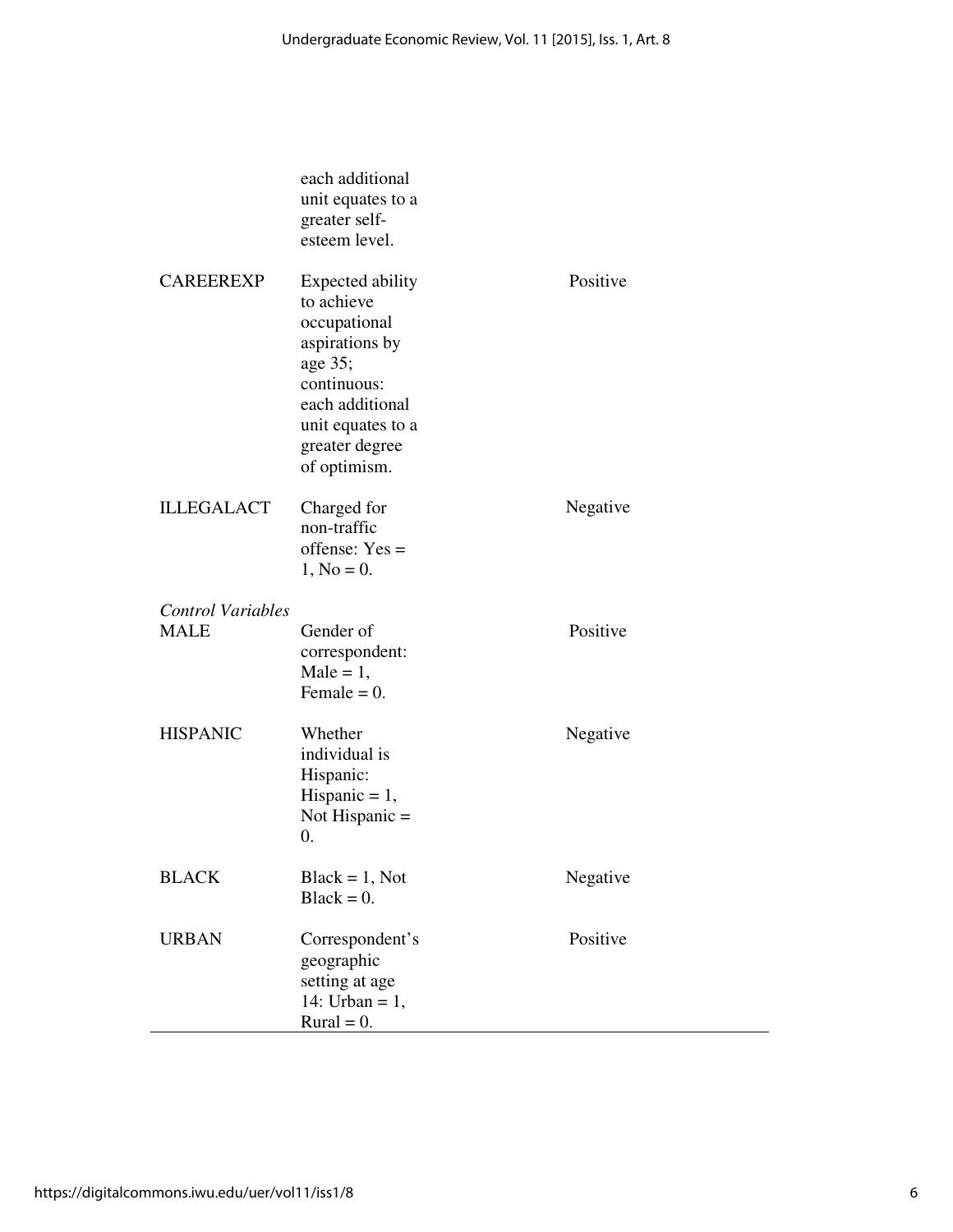#### **B. Loose Human Capital Factors**

LIBRARY, NEWSPAPER, and MAGAZINE indicate access to information independent of formal education in 1980. The presence of such materials could expand individuals' knowledge base, increase the amount of time dedicated to intellectual development outside of school, and resultantly increase human capital skills acquisition. Specifically, AFQT scores are likely to increase as access to such materials would likely aid in developing word knowledge and paragraph comprehension. Blackburn (2004) utilized NEWSPAPERS and LIBRARY, and found them to be important factors in predicting labor market performance. The AFQT was also used in Blackburn's regression equation without co-linearity issues, thus providing evidence for the inclusion of both NEWSPAPERS and LIBRARY as unique independent variables. Further, Cancio, Evans, and Maume (1996) yielded similar results using both of these variables along with MAGAZINES.

ROTTER tests individuals' locus of control, or how much control individuals feel they have over the course of their lives and outcomes. Individuals contending that they can affect their lives and outcomes should be more inclined to spend time investing in the skills necessary to do so. This may be a result of increased optimism and ambition, both of which play an important role in the determination of this variable. Thus, a greater sense of control incentivizes investment in those skills that may indirectly result in a higher AFQT score. Dunifon & Duncan (1998) confirm that ROTTER is a robust positive predictor of labor market success. Additionally, they find that the consideration of ROTTER alongside another cognitive abilities test much like the AFQT does not bias the results of either test. Farkas & Hall (2011) similarly make this conclusion, and also do so while treating AFQT and ROTTER as unique explanatory variables. The same human capital arguments similarly apply to ROSENBERG, a test of self-esteem. Farkas & Hall (2011) also include ROSENBERG in their analysis, and find similar results for ROSENBERG as they did for ROTTER. Heckman, Stixrud, & Urzua (2006) utilized both ROTTER and ROSENBERG alongside AFQT in predicting wages, and found that ROTTER and ROSENBERG encapsulate unique facets of human capital skills.

CAREEREXP indicates individuals' beliefs about whether they will achieve their career goals by age 35. Farkas & Hall (2011) examine CAREEREXP in relation to the AFQT, and find that both are simultaneously related to labor market outcomes. They are treated as independent explanatory variables, yet there is also reason to argue that CAREEREXP may aid in explaining AFQT scores. Similar to the explanations for ROTTER and ROSENBERG, the more individuals think they can achieve their future career goals, the more likely they are to make the investments necessary to increase their AFOT score.

Finally, ILLEGALACT measures whether individuals have been charged with non-traffic related offenses. Such a variable can be used to proxy how individuals spend their time. Individuals who have been charged with a non-traffic related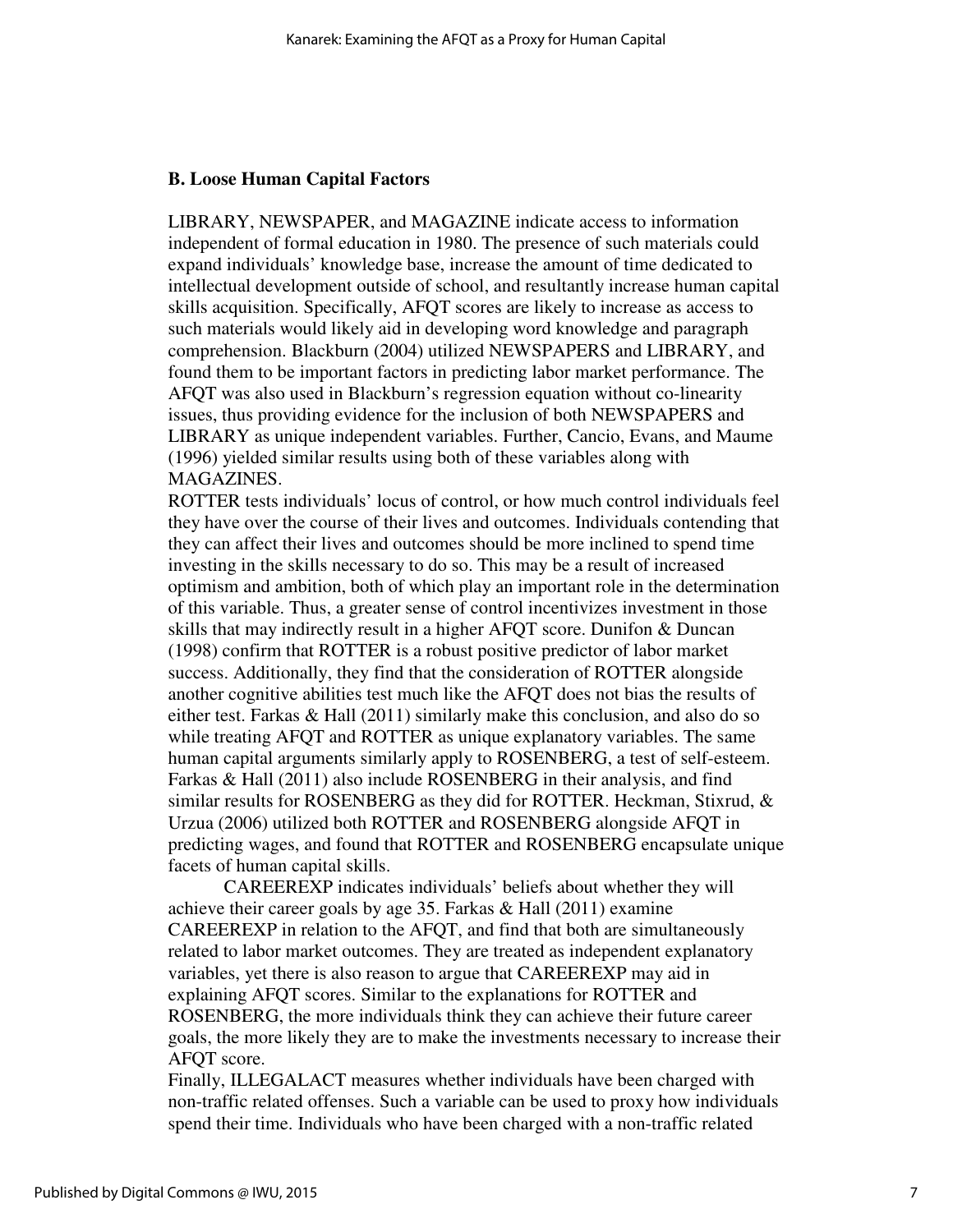offense were probably spending their time engaging in activities not conducive to their future, not acquiring human capital skills, and thus probably not taking action that would increase their AFQT score. In fact, they are likely partaking in activities that directly trade off investment in human capital skills. Heckman, Stixrud, & Urzua (2006) utilize ILLEGALACT in their wage regression, and find that the variable helps account for differences in wages, and thus likely is a contributing factor to different levels of human capital attainment.

#### **D. The Empirical Model**

The following regression equation will be used to predict AFQT and test my hypothesis. The original AFQT scores have been transformed twice, and I use the most recent 2006 version of the transformed AFQT variable from the NLSY 1979 cohort. This data for this variable measures scores on the AFQT as a percentile rank on a scale of 0 to 100. As such, the coefficients of the left-side independent variables directly correspond to percentile changes in the AFQT. For example, a coefficient of positive five is interpreted as an improvement in one's percentile rank by five percentiles relative to the reference group.

 $(i)$ AFQT =  $\alpha_1$  +  $\beta_1$ (YEARSEDUC) +  $\beta_2$ (MOTHEREDUC) +  $\beta_3$ (FATHEREDUC) +  $\beta_4$ (FAMINCOME) +  $\beta_5$ (NUMSIBS) +  $\beta_6$ (HOMELANG) +  $\beta_7$ (LIBRARY) +  $\beta_8$ (MAGAZINE) +  $\beta_9(NEWSPAPER) + \beta_{10}(CAREEREXP) + \beta_{11}(ROSENBERG) +$  $\beta_{12}(ROTTER) + \beta_{13}(ILLEGALACT) + \beta_{14}(HISPANIC) + \beta_{15}(BLACK) +$  $\beta_{16}$ (MALE) +  $\beta_{17}$ (URBAN).

YEARSEDUC, MOTHEREDUC, FATHEREDUC, FAMINCOME, NUMSIBS, and HOMELANG are strict human capital factors, while LIBRARY, MAGAZINE, NEWSPAPER, CAREEREXP, ROSENBERG, ROTTER, and ILLEGALACT are the loose human capital factors in the regression equation. Should most of these variables be statistically significant, and have coefficients with the right sign (see Table 1) and a sizeable magnitude, then the model largely confirms my hypothesis.

#### **VI. Results**

#### **A. Strict Human Capital Factors**

The results for the strict human capital factors strongly support my hypothesis. As shown in Table 2 below, all the variables except for HOMELANG are significant at the .01 level and have the predicted sign. The insignificance of HOMLANG can be explained by the fact that the language proficiency of the individual taking the AFQT may not be reflected by whether there was a foreign language spoken in the home. Generally speaking, many children of immigrants have strong English proficiency due to their educational experiences and even act as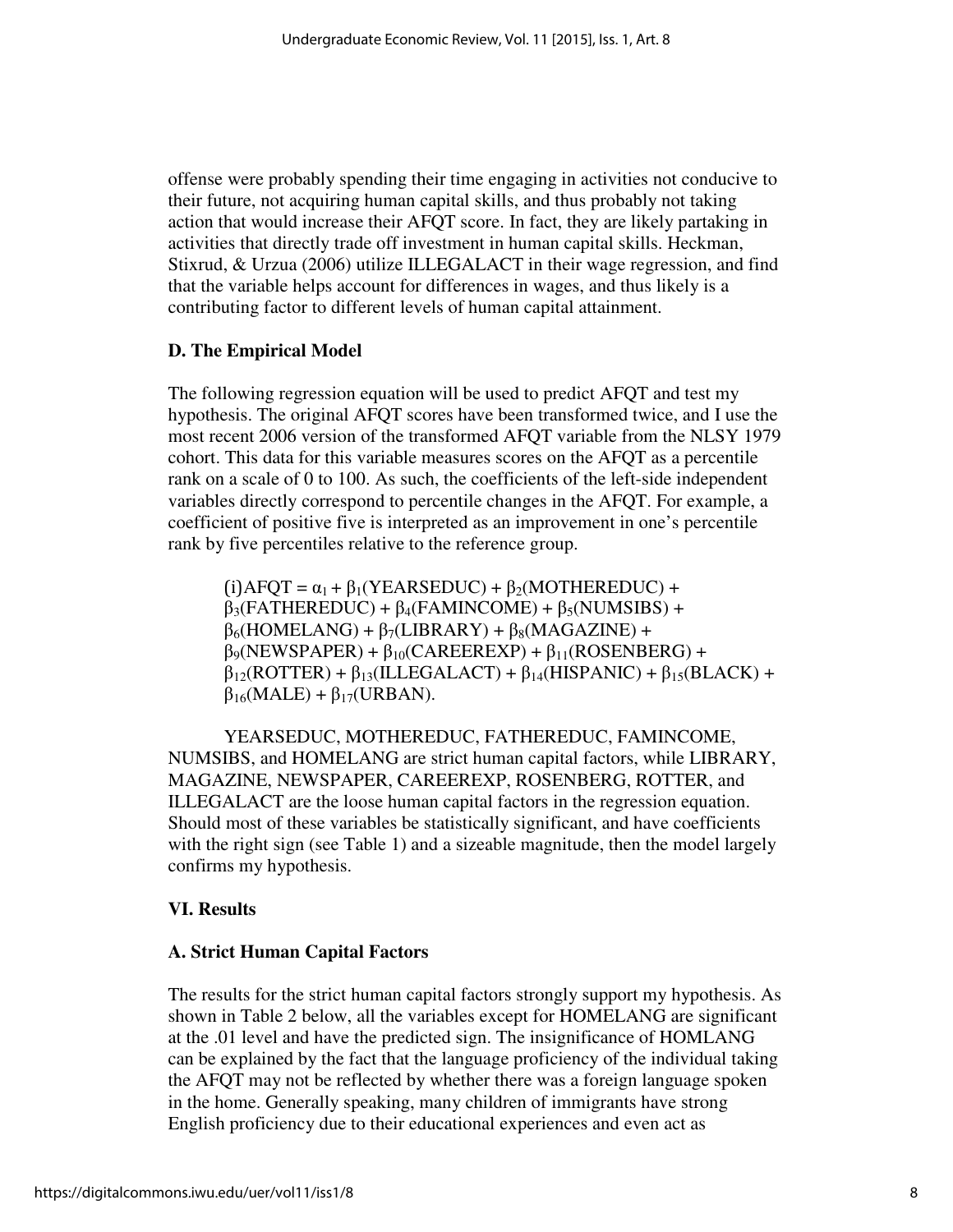translators for their foreign language-speaking parents. The results for YEARSEDUC are notable as well, as each additional year of schooling garners a 3.77 percentile increase in AFQT score. Given the central role that educational attainment plays in the human capital framework, this result strongly supports the hypothesis that those factors most germane to human capital theory will most determine AFQT scores. Indeed, this result is consistent with the conclusions drawn by Cascio & Lewis (2006), Goldberger & Manski (1995), Griliches & Mason (1972), Cordero-Guzman (2001), Hansen, Heckman, & Mullen (2003), and Hause (1972).

The results for NUMBSIBS, FATHEREDUC, MOTHEREDUC, and FAMINCOME represent the importance of family resource in determining AFQT scores. Israel and Seeborg's (1998) work on the intergenerational transmission of socioeconomic status support the conclusion suggested by these results. Further, it is important to make clear that these seemingly small coefficients do appear to be quite impactful upon further analysis. For example, FAMINCOME suggests that each additional \$1,000 of income a family earns should increase AFQT score by .15 of a percentile. As such, the size of this coefficient is quite large considering that an individual whose parent's earn \$100,000, compared to an individual whose parents earn \$50,000, is expected to have a 7.5 higher percentile test score. Along this same analysis, each additional year of schooling a parent acquires should increase the child's AFQT score by almost a whole percentile.

| Table 2: OLS Regression Results                                                                    |                            |
|----------------------------------------------------------------------------------------------------|----------------------------|
| Variable                                                                                           | Coefficient (t-statistic)  |
| <b>CONSTANT</b>                                                                                    | $-27.592***$ (-9.881)      |
| <b>Strict Human Capital Variables</b>                                                              |                            |
| <b>YEARSEDUC</b>                                                                                   | $3.768***$ (24.058)        |
| <b>MOTHEREDUC</b>                                                                                  | $0.853***$ (7.418)         |
| <b>FATHEREDUC</b>                                                                                  | $0.857***$ (9.589)         |
| <b>NUMSIBS</b>                                                                                     | $-0.688***(-6.212)$        |
| <b>FAMINCOME</b>                                                                                   | $0.155***$ (7.402)         |
| <b>HOMELANG</b>                                                                                    | $-0.704$ $(-.795)$         |
| Loose Human Capital Variables                                                                      |                            |
| <b>LIBRARY</b>                                                                                     | $2.657***$ (4.227)         |
| <b>MAGAZINE</b>                                                                                    | $6.108***(10.441)$         |
| <b>NEWSPAPER</b>                                                                                   | 1.051(1.478)               |
| <b>CAREEREXP</b>                                                                                   | $1.704***$ (5.282)         |
| <b>ROSENBERG</b>                                                                                   | $0.7***(10.331)$           |
| <b>ROTTER</b>                                                                                      | $-1.166***(-10.373)$       |
| <b>ILLEGALACT</b>                                                                                  | $-3.077***(-3.6)$          |
| <b>Control Variables</b>                                                                           |                            |
| <b>HISPANIC</b>                                                                                    | $-5.505***(-5.296)$        |
| <b>BLACK</b>                                                                                       | $-20.103***$ ( $-30.383$ ) |
| <b>MALE</b>                                                                                        | $0.925*(1.797)$            |
| <b>URBAN</b><br>5; Adjusted R-Squared: .497; *Significant at .1 level; **Significant at .05 level; | $-1.722***(-2.678)$        |

Table 2: 01 S. Regression Results

N: 6,766; Adjusted R-Squared: .497; \*Significant at .1 level; \*\*Significant at .05 level; \*\*\*Significant at .01 level.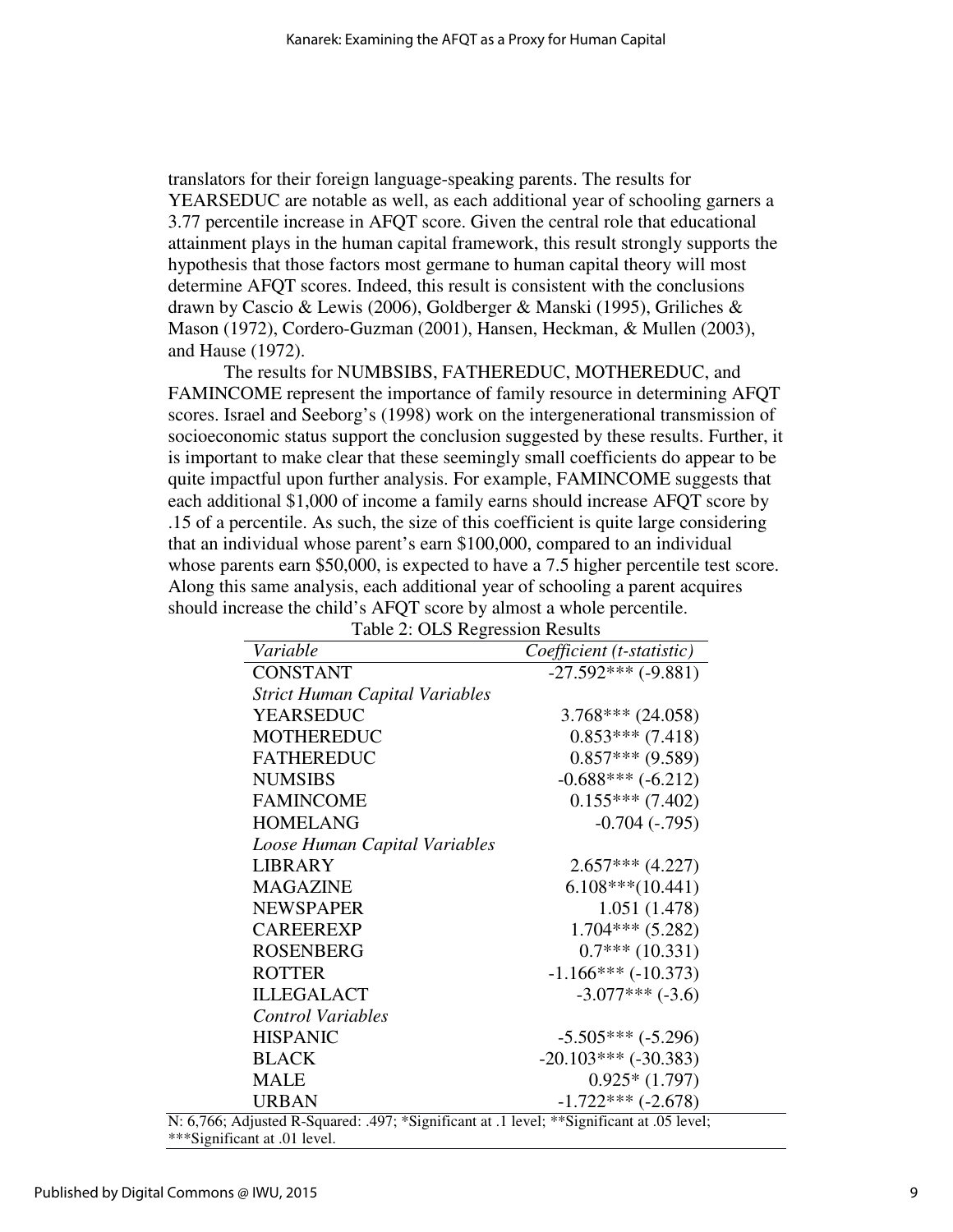#### **B. Loose Human Capital Factors**

The results for the loose human capital factors also strongly support my hypothesis. Each of these factors, except for NEWSPAPER, are significant at the .01 level and have the predicted sign. The insignificance of NEWSPAPER can be explained in context of MAGAZINES and LIBRARY, which are similar variables in that they deal with access to information but have significant impacts on AFQT. Access to magazines and library cards is less prevalent than the presence of newspapers in a home because they require additional effort to procure. While newspapers are delivered to the home for free or close to it, magazines require subscriptions and library cards renewal. As such, it may very well be the widespread ease of access to newspapers as opposed to the extra effort required to gain access to magazines and library cards that accounts for the difference in results amongst similar variables.

Interestingly, whether an individual has been charged with non-traffic related offense proves to be substantially negative and significant. Having been charged with such an offense should decease performance on AFQT by 3.1 percentiles. Contributing to the relative size of this coefficient is the fact that it is a noncontinuous variable; you either have or have not been charged with a non-traffic related offense. Conversely, ROTTER and ROSENBERG have much smaller coefficients, but may very well be more important in determining AFQT scores. Since each additional point on ROTTER and ROSENBERG's scales contributes the amount of the coefficient to the AFQT score, an especially poor performance on either one should result in substantially worse total outcomes than 3.1 percentiles. A three-point increase in ROTTER, for example, would have a more negative impact on AFQT than ILLEGAL ACT. Regardless, the results for all three of the aforementioned variables are supported by the conclusions of Heckman, Stixrud, & Urzua (2006) and Farkas & Hall (2011).

#### **C. Control Variables**

The control variables HISPANIC and BLACK are significant at the .01 level, have the predicted sign, and sizeable coefficients that warrant further analysis. As shown in Table 2, Hispanics are expected to have a score 5 percentiles lower on the AFQT than white test takers, while blacks are expected to have a score 20 percentiles lower. As Neal & Johnson (1996) point out, the AFQT is administered pre-entry into the labor market in this sample, and as such, any likely discrimination is likely to impact individuals pre-market entry. Along these same lines, Carniero, Heckman, & Masterov (2002) argue that HISPANIC and BLACK can be interpreted as measuring school quality to a large extent, since the NLSY does not have a variable to measure school quality. They also point to the fact that there are achievement gaps in other test scores recorded much earlier in childhood between races, thus suggesting that other factors, such as health and socioeconomic background, are affecting minorities' AFQT. Future research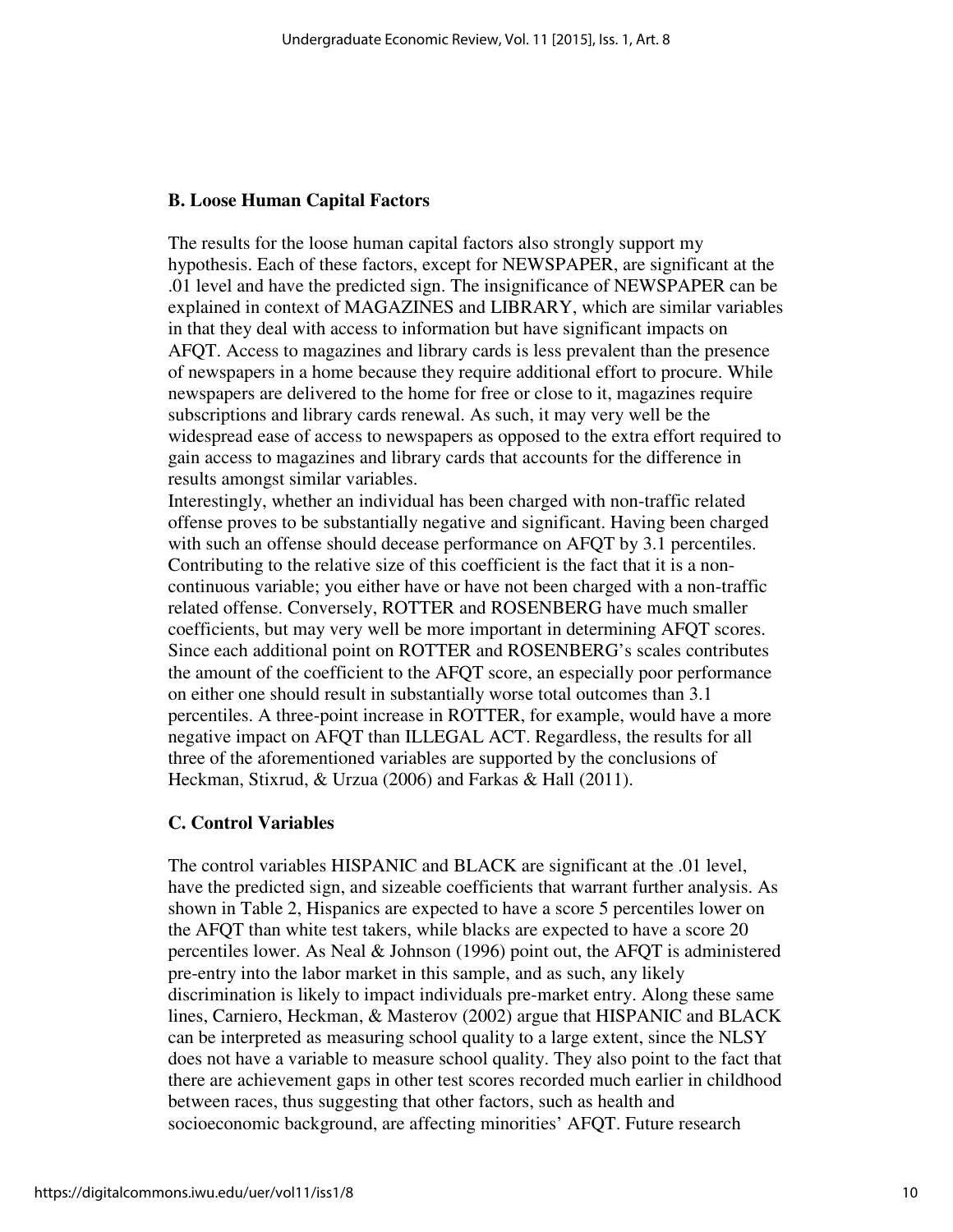should focus on the interaction between race and educational attainment in order to further elucidate the nature of this relationship. **VII. Conclusions**

These results support my hypothesis that those factors—whether social or personal—most germane to human capital skills acquisition will most determine AFQT scores. The primary conclusion that can be drawn is that human capital factors mostly determine AFQT scores, and as such, the AFQT can be suitably used as a proxy for such factors. Moreover, it is clear that those factors determining AFQT score are complex and varied. Indeed, the importance of loose human capital factors in conjunction with strict human capital factors in determining AFQT score suggests that the scope of human capital theory is much broader than traditionally thought. One limitation to this consideration, however, is the AFQT is not a catchall for human capital factors, since it measures a specific set of skills that are a part of a much larger framework. Returning to the AFQT debate, these results further support the human capital interpretation of the AFQT, and in turn, supports the assumptions made by economists in past research that the AFQT is a proxy for human capital skills.

There are three policy interpretations that result from these findings. First, since AFQT is generally accepted in the literature as a robust positive predictor of income (Blackburn, 2004; Caspi, Wright, Moffitt, & Silva, 1998; Farkas & Hall, 2011; Griliches & Mason, 1972; Hause, 1972; Heckman, Stixrud, & Urzua, 2006; Kanarek, 2013; Neal & Johnson, 1996; Rogers III & Spriggs, 1996), this research helps to elucidate those factors that may contribute to higher incomes in the future. For example, if it is the case that self-esteem (ROSENBERG) affects AFQT score, which in turn affects income attainment, then it can be inferred that self-esteem may be an important factor in income attainment. As such, this research gives impetus for making investments in those factors contributing to higher income attainment and labor market success. This could take the form of increasing educational investment, investing in programs aimed at improving selfesteem, or perhaps increasing access to information. Second, this research may provide the U.S. Armed Forces, which uses the AFQT as a test for enlistment eligibility, with additional insight into those factors that are most significant in determining eligibility for, and success in, service. Resultantly, the U.S. Armed Forces may be able to tailor their eligibility standards in light of further understanding of what exactly the AFQT measures.

However, there are a couple considerations important to interpreting these results. For one, the results are for test takers from the late 1970s and early 1980s, and as such, may not represent the current state of affairs. For example, the relevance of access to information through magazines and libraries may be much less important now than it was before given the advent of the internet. Additionally, great advances have been made in equalizing the quality of education received by minorities. Thus, it is likely that the coefficient for BLACK would be much smaller today than it is in these results, but it is still likely to be negative and significant.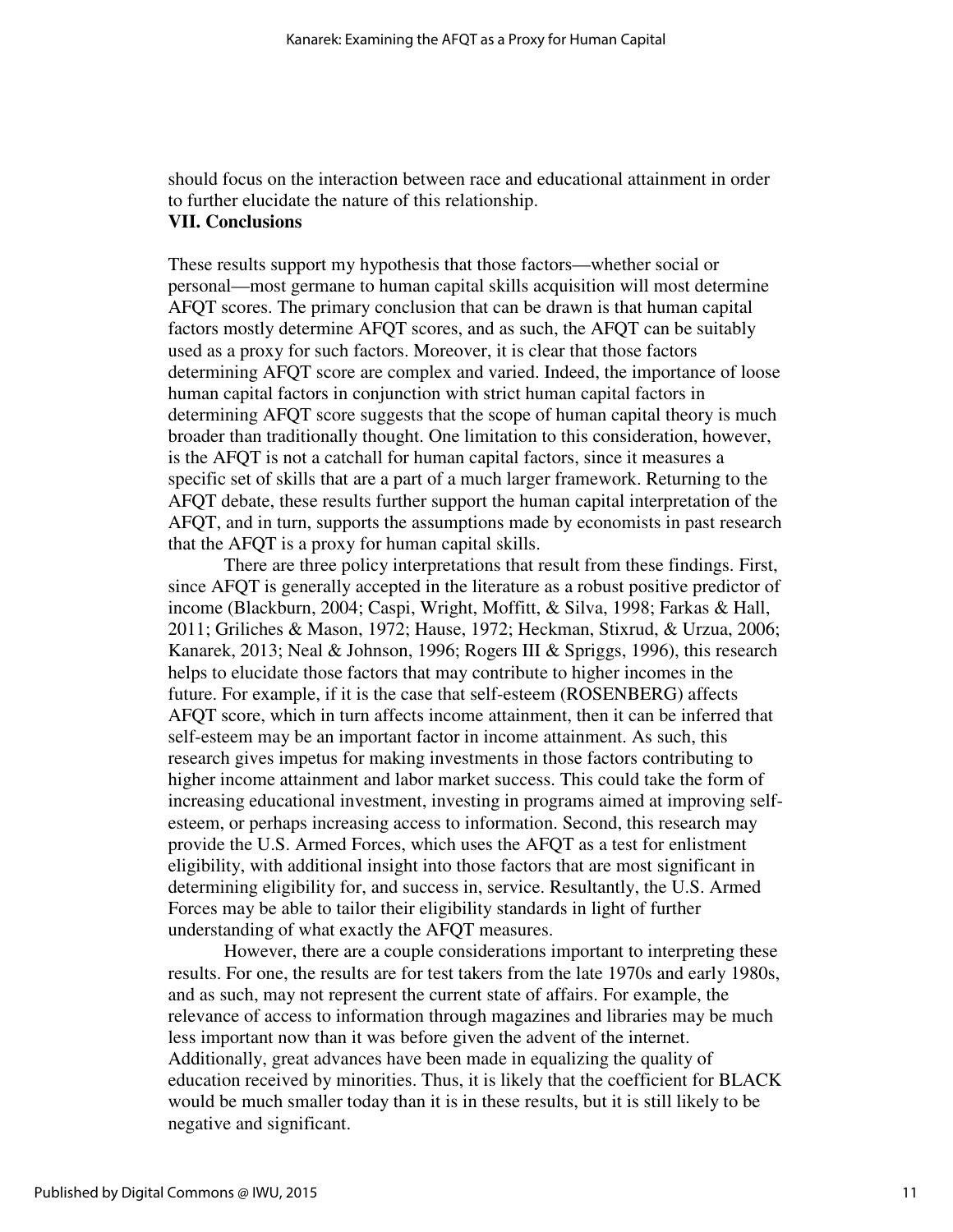Finally, there is a broader philosophical significance found in these results. Generally, the strict human capital factors are social factors, i.e. an individual has very little, if any, control over them, while the loose human capital factors are personal, i.e. an individual is able to affect them through choices. Given that my results suggest the importance of both strict and loose human capital factors on AFQT scores, it appears that chosen and un-chosen facets of individuals' lives are important in determining their outcomes. In evaluating human action, achievement, and relative life positions, my results lead to the conclusion that it would be wrong to treat these things as fully open or fully closed to individual's volitional pursuits. Instead, it should be recognized that a mix of factors are at play in the lives of individuals. Such recognition should greatly impact discourse surrounding these issues, especially when dealing with wage-regressions and those labor economics studies focused on predicting labor market success.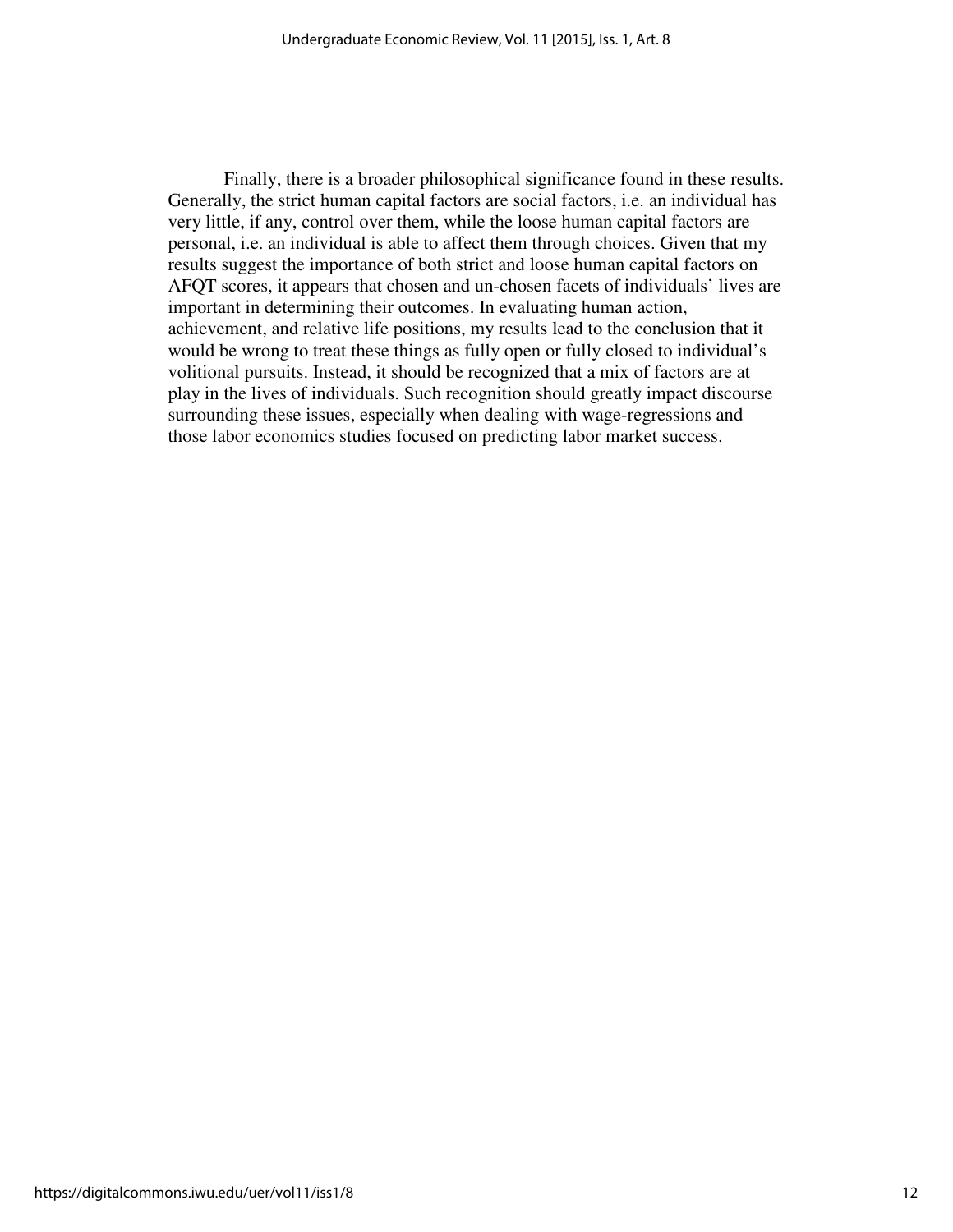#### References

- Blackburn, M. (2004). The Role Of Test Scores In Explaining Race And Gender Differences In Wages. *Economics of Education Review*, *23*(6), 555-576. Retrieved September 12, 2013, from the Econlit database.
- Bollinger, C. R. (2003). Measurement Error In Human Capital And The Black-White Wage Gap. *Review of Economics and Statistics*, *85*(3), 578-585. Retrieved September 12, 2013, from the Econlit database.
- Bureau of Labor Statistics, U.S. Department of Labor. National Longitudinal Survey of Youth 1979 cohort, 1979-2010 (rounds 1-24) [computer file]. Produced and distributed by the Center for Human Resource Research, The Ohio State University. Columbus, OH: 2012.
- Cancio, A. S., Evans, T. D., & Maume, D. (1996). Cognitive Skills and Racial Wage Inequality: Reply to Farkas and Vicknair. *American Sociological Review*, *61*(4), 561-564. Retrieved September 13, 1928, from the JSTOR database.
- Carneiro, P., Heckman, J., & Masterov, D. (2005). Labor Market Discrimination And Racial Differences In Premarket Factors\*. *The Journal of Law and Economics*, *48*(1), 1-39. Retrieved September 28, 2013, from the JSTOR database.
- Cascio, E. C., & Lewis, E. (2006). Schooling and the Armed Forces Qualifying Test: evidence from school-entry laws. *The Journal of Human Resources*, *41*(2), 294-318. Retrieved May 14, 2013, from the Econlit database.
- Caspi, A., Wright, B., Moffitt, T., & Silva, P. (1998). Early failure in the labor market: childhood and adolescent predictors of unemployment in the transition to adulthood. *American Sociological Review*, *63*(3), 424-451.
- Cordero-Guzman, H. R. (2001). Cognitive skills, test scores, and social stratification: the role of family and school-level resources on racial/ethnic differences in scores on standardized tests (AFQT). *The Review of Black Political Economy*, *28*(4), 31-71. Retrieved May 14, 2013, from the Econlit database.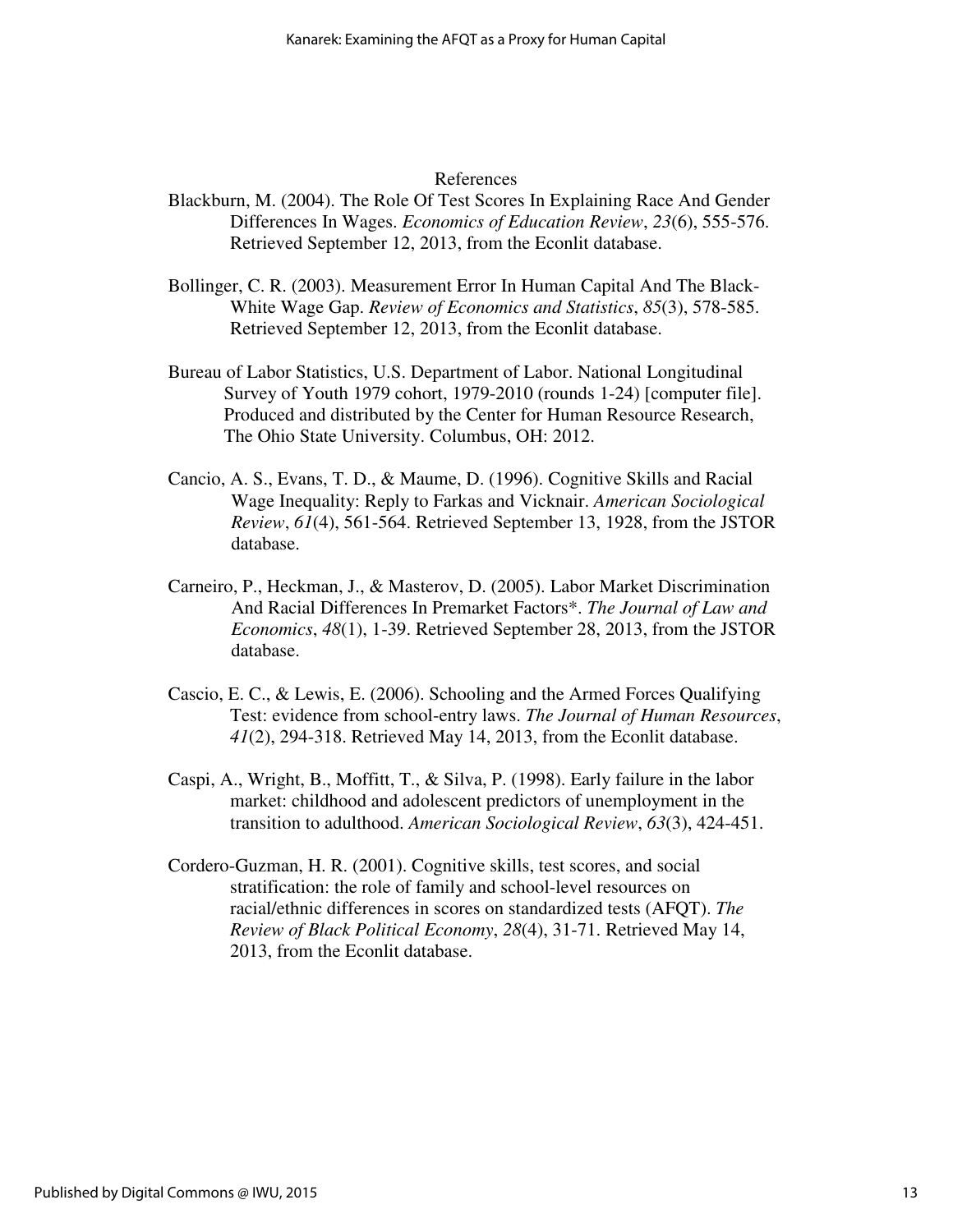- Currie, J. (2009). Healthy, wealthy, and wise: socioeconomic status, poor health in childhood, and human capital development. *Journal of Economic Literature*, *47*(1), 87-122.
- Currie, J., & Thomas, D. (1999). The intergenerational transmission of "intelligence": down the slippery slopes of The Bell Curve. *Industrial Relations*, *38*(3), 297-330. Retrieved May 15, 2013, from the Econlit database.
- Goldberger, A. S., & Manski, C. (1995). Review article: The bell curve by Herrnstein and Murray. *Journal of Economic Literature*, 33, 762-776.
- Griliches, Z., & Mason, W. M. (1972). Education, Income, And Ability. *Journal of Political Economy*, *80*(3), 74-103. Retrieved May 13, 2013, from the Econlit database.
- Hall, M., & Farkas, G. (2011). Adolescent Cognitive Skills, Attitudinal/Behavioral Traits And Career Wages. *Social Forces*, *89*(4), 1261-1285. Retrieved September 17, 2013, from the Project Muse database.
- Hansen, K., Heckman, J., & Mullen, K. (2004). The effect of schooling and ability on achievement test scores. *Journal of Econometrics*, *121*(1), 39- 98. Retrieved May 14, 2013, from the Econlit database.
- Hause, J. C. (1972). Earnings profile: ability and schooling. *Journal of Political Economy*, *80*(S3), S108.
- Heckman, J. J., Stixrud, J., & Urzua, S. (2006). The effects of cognitive and noncognitive abilities on labor market outcomes and social behavior. *Journal of Labor Economics*, *24*(3), 411-482.
- Herrnstein, R. J., & Murray, C. A. (1994). *The bell curve: intelligence and class structure in American life*. New York: Free Press.
- Israel, M., & Seeborg, M. (1998). The impact of youth characteristics and experiences on transitions out of poverty. *Journal of Socio-Economics*, *27*(6), 753-776.